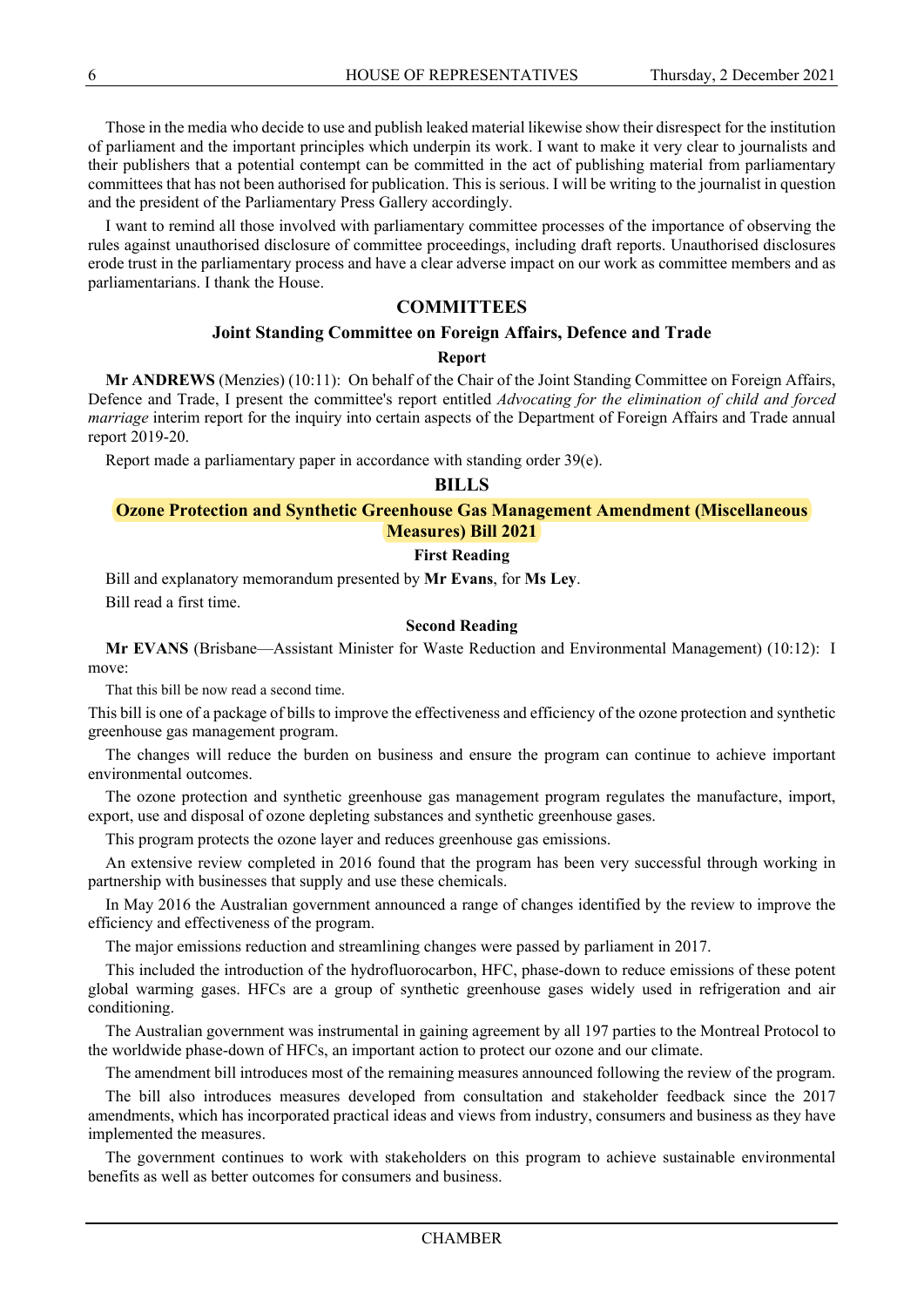Measures to streamline and clarify program requirements include bringing into the legislation the controls that are currently imposed through licence conditions, such as the ban on import of bulk gas in non-refillable containers.

These changes provide clarity for business and improve protection of the environment.

The bill will clarify licence and exemption requirements, including changes to make the legislation easier to understand and reduce unintentional noncompliance.

Increasing the time allowed for submitting reports and paying levies will reduce the regulatory burden on business and maximise compliance with program requirements by increasing the flexibility for businesses to manage their workload and their cash flow.

The bill reforms the compliance and enforcement approach of the program to provide for consistent Commonwealth regulatory powers and to increase legal certainty for industry and individuals who are subject to the act.

These amendments adopt the standard provisions of the Regulatory Powers (Standard Provisions) Act 2014, as is Australian government policy when amending legislation.

Minor modifications are made to the standard provisions of the Regulatory Powers Act as appropriate to the program.

The offence and penalty structure in the act is modernised to give flexibility in enforcement while also providing deterrence against noncompliance.

The bill will also add the option of licence suspension as an alternative to immediate cancellation or financial penalties.

The reforms and various amendments in this bill are each minor on their own. As a whole, the package of reforms represents an important step in ensuring the continued success of this program for ozone protection and synthetic greenhouse gas management.

The reforms will encourage compliance and reduce the regulatory burden on business whilst ensuring that the standard of environmental protection provided by the Ozone Protection and Synthetic Greenhouse Gas Management Act remains high.

I commend the bill to the House.

Debate adjourned.

# **Ozone Protection and Synthetic Greenhouse Gas (Import Levy) Amendment Bill 2021**

## **First Reading**

Bill and explanatory memorandum presented by **Mr Evans**. Bill read a first time.

# **Second Reading**

**Mr EVANS** (Brisbane—Assistant Minister for Waste Reduction and Environmental Management) (10:17): I move:

That this bill be now read a second time.

The purpose of this bill is to ensure that cost recovery arrangements for the Ozone Protection and Synthetic Greenhouse Gas Management Program can continue to be effective.

The bill will amend the Ozone Protection and Synthetic Greenhouse Gas (Import Levy) Act 1995 (the import levy act) to remove the levy on the import of equipment that operates using ozone depleting substances.

This levy is no longer needed as this type of equipment is largely banned from import and may only be imported in very limited circumstances—such as where the equipment is essential for public safety or for scientific purposes and no practical alternative exists. It is appropriate not to charge a levy in those kinds of circumstances.

The bill will also amend the import levy act to provide for the levy rates to be set by regulation rather than being fixed in the act itself.

The change will allow for more timely and responsive cost recovery approaches in the program and ensure that the Commonwealth's likely costs in administering the program can continue to be recovered.

Any change to the levy rate would have to be appropriate and not recover more than the likely reasonable costs of administering the program. This would only take place after review of cost recovery arrangements.

The capped levy rate has been in place since 2003. As such, it does not reflect the current cost of administering the program.